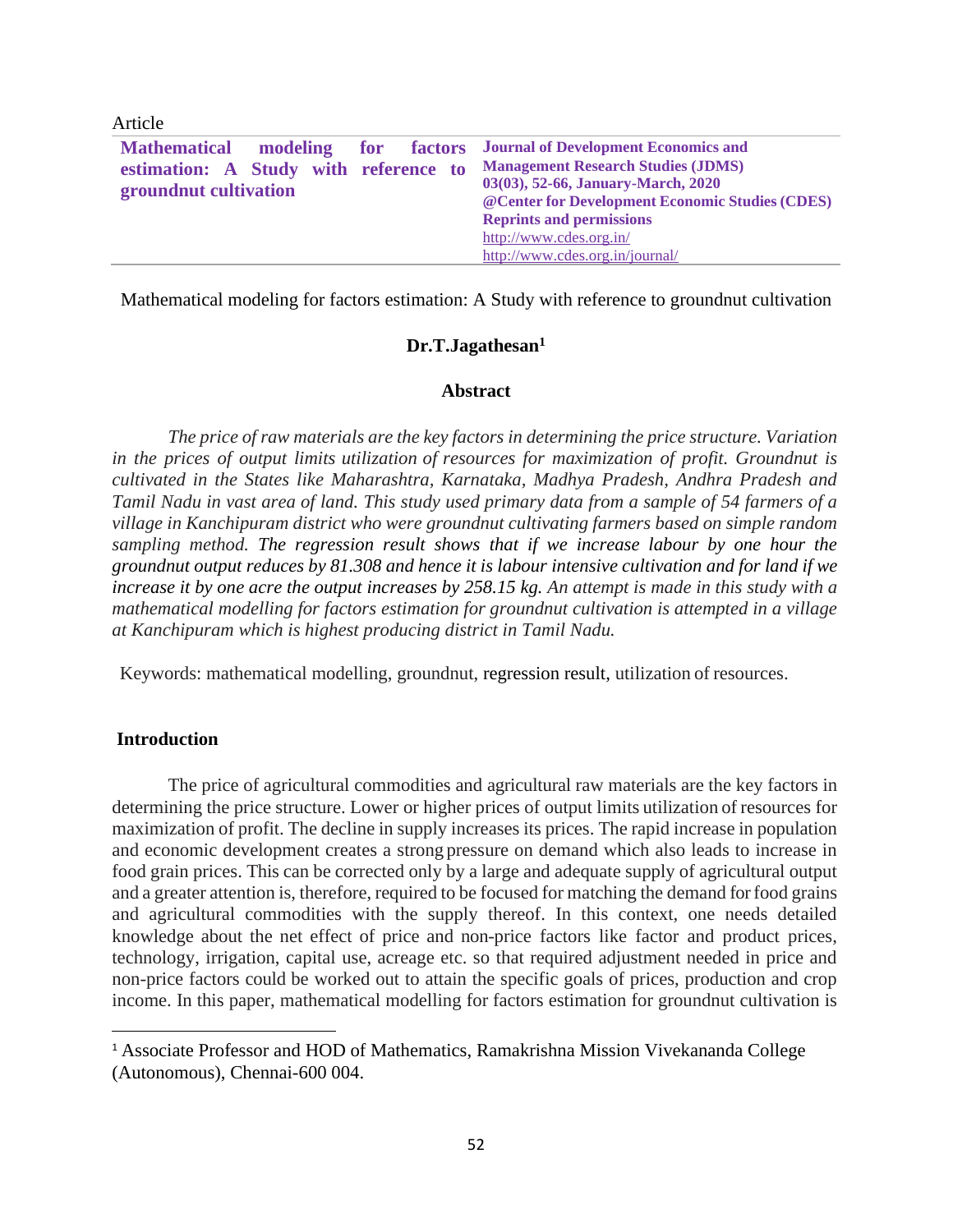attempted in a village at Kanchipuram which is highest producing district in Tamil Nadu.

## **Review of literature**

Ground nut is one of the important crops in India. Ground nut ranks fifth, among the world food crops (After Rice, Wheat, Maize, and Barley). The main states of India where the Ground nut is cultivated are Maharashtra, Karnataka, Madhya Pradesh, Andhra Pradesh and Tamil Nadu. In India during 2017-18, the area under Groundnut was 7.70 million hectares with production of 7.30 million tonnes and productivity was 952 kg ha while in Maharashtra the area under Ground nut was 4.17 million hectares with production of 3.67 million tonnes and productivity was 877 kg ha<sup>-1</sup> and the area in Vidarbha under Ground nut cultivation was 2.88 lakh hectares with production of 3.77 lakh tonnes and productivity was 1308 kg ha P.Kumar, P. Shinoj, S.S. Raju, A. Kumar, M.R. Karl, and S. Msangi, (2010).

F. Yakam-Simen, E. Nezry and F. Zagolski (1999) discriminated and estimated the cultivated area of winter wheat, spring barley, potato, sugar beets, maize, peas, rapeseed and other crops using the isodata cluster method applied with ERS SAR data. M. Bannayan and N.M.J. Crout, (1999) have analysed agricultural simulation models are a key component to test advances in agricultural technology and to predict crop responses to current and future climate forcing. Simulation models are strong tools to know the system responds to a given set of conditions. Crop simulation models are used in agriculture to estimate production potentials, design plant ideotypes, transfer agro technologies, assist strategic and tactical decisions, forecast real time yields and establish research priorities.

S.S.Jagtap and J.W. Jones. (2002) discussed about the crop simulation models and evaluated soil and environmental conditions across the world and have been successfully used in yield predictions. The use of crop growth models on large areas for diagnosing crop growing conditions or predicting crop production is hampered by the lack of sufficient spatial information about model inputs. A.M.Link, Panitzki and S. Reusch. (2005) discussed about ground based remote sensing for variable rate in management relies on real time, sensor-based spectral measurement of crop nitrogen assessment and management.

K.R.Thorp, K.C. DeJonge, A.L. Kaleita, W.D. Batchelor, and J.O.Paz (2008) articulated that DSSAT has modules allow the user to build model input files for spatial simulations across predefined management zones, calibrate the models to simulate historic spatial yield variability, validate the models for seasons not used for calibration and estimate the crop response and environmental impacts of nitrogen, plant population, cultivar, and irrigation prescriptions. A.K.L. Prasad, R.P. Chai, R.P. Singh, and M. Kafatos. (2006) considered parameters like soil moisture, NDVI, surface temperature, rainfall data of Iowa state for 19 years for crop yield assessment and prediction using piecewise linear regression method with breakpoint. A non-linear Quasi-Newton multi-variate optimization was utilized that minimizes inconsistency and errors in yield prediction. They suggested that crop yield prediction model would improve further with the use of long period dataset.

Sivarajan (2011) explained that crop models use mathematical function of various crop physiological factors like photosynthesis, respiration, growth rate to estimate crop growth changes under various climatic and environmental conditions. Such models provide assessment in small and homogenous fields with heterogeneous soil and different agro climatic zones. In this context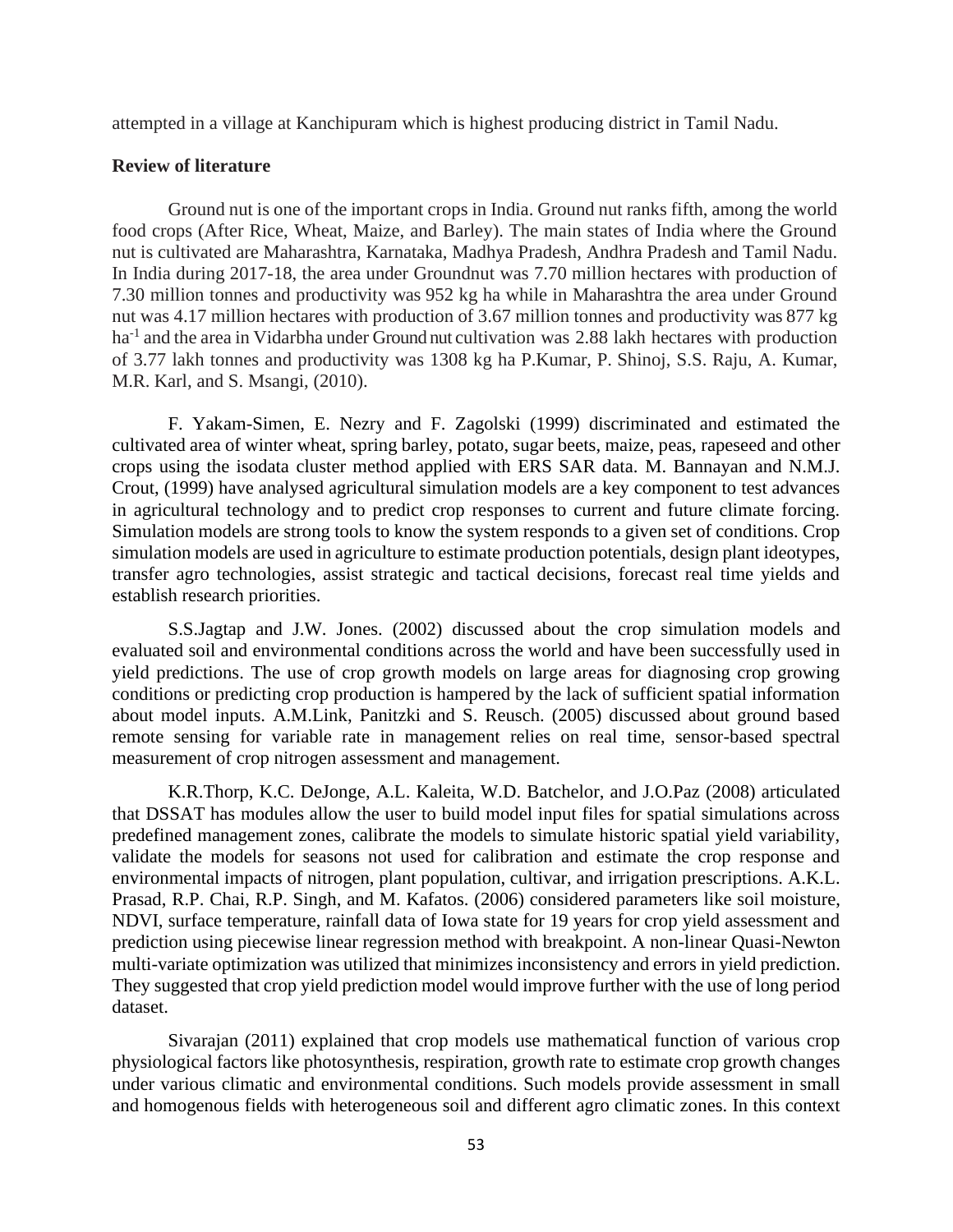model becomes complicated as it needs several inputs for simulation and calibration process difficult.

D. Bargiel, and S. Herrmann (2011) investigated the multi-temporal classification of agricultural land use based on high resolution spotlight Terra SAR-X images. A stack of l4 dualpolarized radar images acquired during the vegetation season have been used for two different study areas (North of Germany and South East Poland). The Maximum Likelihood classification was based on a high amount of ground truth samples. Overall accuracy for all classes was 61.78 per cent and 39.25 per cent for German and Polish region, respectively.

K.R.Thorp, J.W. White, C.H. Porter, G. Hoogenboom, G.S. Nearing, A.N. French, (2012) have analysed the use of crop growth models on large areas for diagnosing crop growing conditions or predicting crop production is hampered by the lack of sufficient spatial information about model inputs and focused on the integration of remote sensing and crop growth simulation models for crop growth monitoring and yield estimation. V. Mishra, J. F. Cruise, J.R. Mecikalski, C.R. Hain and M.C. Anderson (2013) have applied a two-source energy balance model v.z., Atmospheric Land Exchange Inverse (ALEXI) and the results indicated that the data were available at sufficient temporal resolution to drive the crop model in a realistic manner as compared to the rainfed model and observed corn yields with RMSE of 28 percent.

#### **Definition of variables:**

The following are the models used in farm management studies.

## **Profit function analysis:**

$$
Q = A N_H^{\alpha_1} B_N^{\alpha_2} X_P^{\alpha_3} F_M^{\alpha_4} S^{\alpha_5} K^{\beta_1} L^{\beta_2} U
$$
  

$$
\frac{\pi}{P} = A^* (W^1 / p)^{\alpha_1^*} (b^2 / p)^{\alpha_2^*} (T^3 / p)^{\alpha_3^*} (m^4 / p)^{\alpha_4^*} (S^5 / p)^{\alpha_5^*} K^{\beta_1^*} L^{\beta_2^*} U
$$

(or)

$$
\pi^* = A^* w^{1\alpha_1^*} b^{2\alpha_2^*} r^{3\alpha_3^*} m^{4\alpha_4^*} s^{5\alpha_5^*} K^{\beta_1^*} L^{\beta_2^*} U
$$

Where

- $Q =$ The Physical output of ground nuts in the study area
- $N_H$  = Labour hours used per acre in the study area
- $B_N$  = Bullock labour is hours includes both hired and owned
- $X_{P}$  = Total quality of plant nutrients measured in kilogram per acre
- $F_M$  = Farm yard manure per acre
- $S = \text{Total quantity of seed measured in kg per acre}$
- $K =$ Machinery charges
- $L =$ Land utilized for crop measure in acres
- $W.N = Total wage incurred per acre$
- $b.B = Total wage incurred for bullock cost per acre$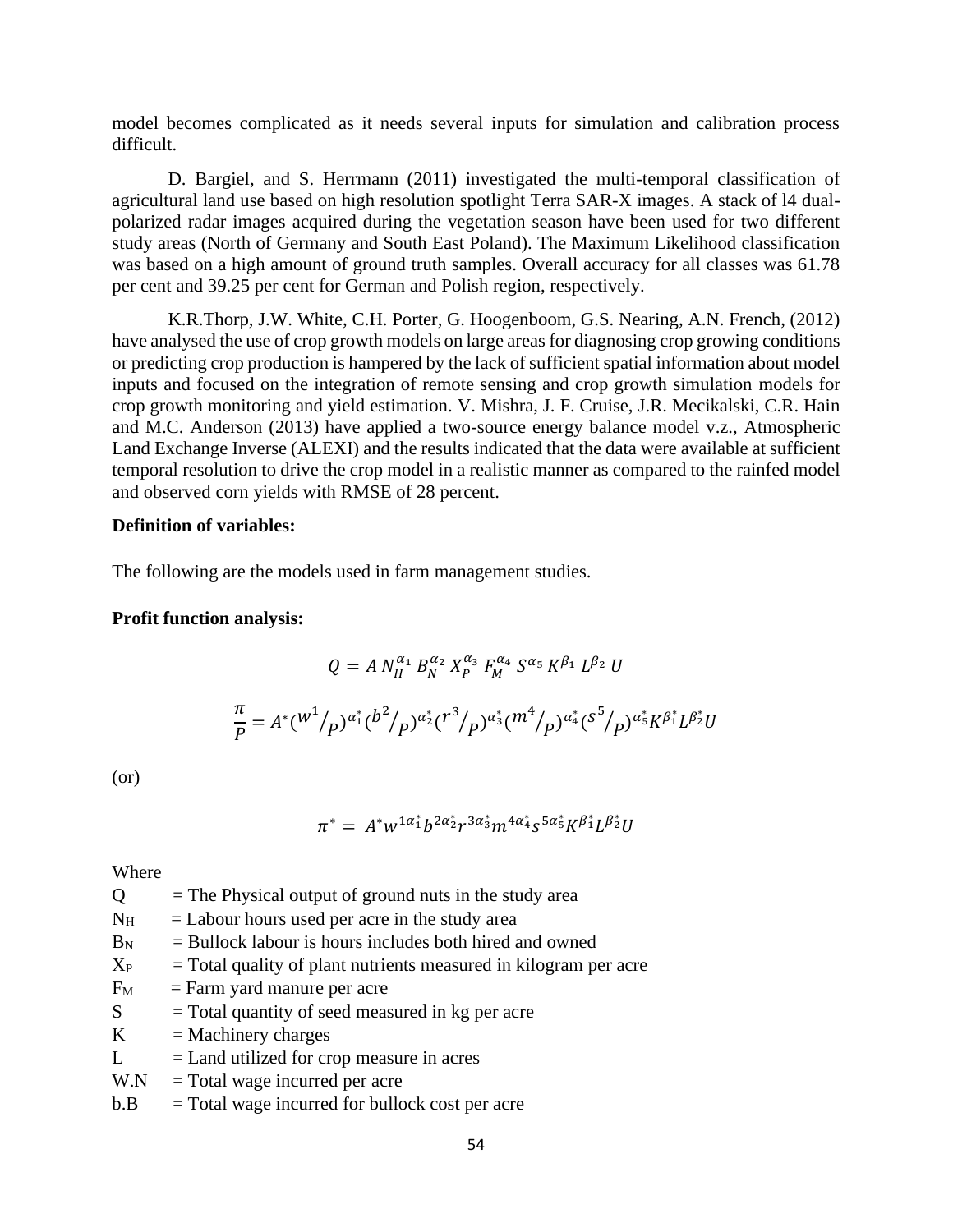- $r.x$  = Total fertilizer cost incurred per acre
- s.s = Total cost of seed per acre
- $m.F = Total cost of farm yard manure$
- w = Wage rate in rupees per man hour
- $b =$ Total Bullock labour rate per acre
- $r =$  Price of plant nutrients in rupees per kg
- $m =$  Price of FYM per kg in rupees.

#### **Input demand function:**

1. Human labour demand equation

$$
-\frac{\partial \pi^*}{\partial w^*} = -\alpha_1^* \left(\pi^* /_{W^*}\right) = N_H \tag{a}
$$

2. Bullock labour demand equation

$$
-\frac{\partial \pi^*}{\partial b^*} = -\alpha_2^* \left(\pi^* /_{b^*}\right) = B_N \tag{b}
$$

3. Fertilizer demand equation

$$
-\frac{\partial \pi^*}{\partial r^*} = -\alpha_3^* \left(\frac{\pi^*}{r^*}\right) = X_P \tag{c}
$$

4. Farm yard manure demand equation

$$
-\frac{\partial \pi^*}{\partial f^*} = -\alpha_4^* \left(\pi^* / f^*\right) = F_M \tag{d}
$$

5. Seed demand equation

$$
-\frac{\partial \pi^*}{\partial s^*} = -\alpha_5^* \left(\pi^* /_{S^*}\right) = S \tag{e}
$$

Substituting  $\pi^*$  from **identify** (i) into 'a' to 'e' the demand equation can be written as:

#### **Supply function:**

Shephard's lemmas (1953) shows that first order derivative of profit function with respect to output price gives output supply function.

$$
\frac{\partial \pi}{\partial P} = \theta(\pi/p)
$$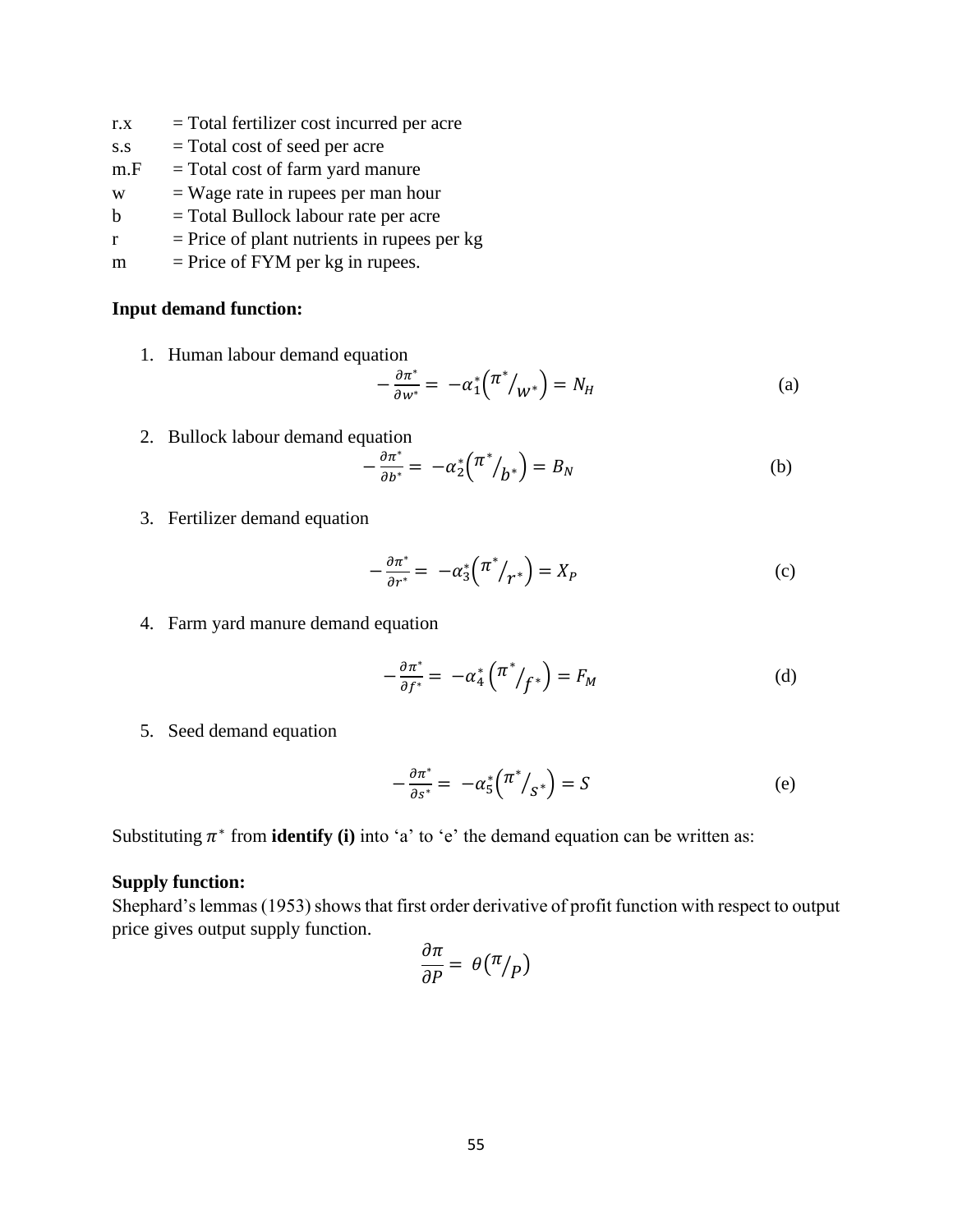The output supply function is the form of Cobb-Douglas function can be written as

$$
Q = A\theta P^{\theta-1} w^{*\alpha_1^*} b^{*\alpha_2^*} r^{*\alpha_3^*} m^{*\alpha_4^*} s^{*\alpha_5^*} K^{\beta_1^*} L^{\beta_2^*}
$$

The equation represents the supply of factors with respect to output prices, wage rate, bullock labour price, fertilizer price, form yard manure price, seed price and price of capital input.

Estimation of Cobb-Douglas profit function and input demand function using Zellner's method (1962) the profit function and demand for factors like human labour, bullock labour, fertilizer, manure and seed were jointly estimated. The seemingly unrelated regression equation (SURE) was appeared by restricting  $\alpha^{1*}, \alpha^{2*}, \alpha^{3*}, \alpha^{4*}$  and  $\alpha^{5*}$  are equal in both the profit function and relevant factor demand equation.

The co-efficient of SURE methods as

$$
\hat{\alpha}_{\text{SURE}} = (X^1 V^{-1} X)^{-1} X^{-1} V^{-1} Y
$$

were, X is independent variable and Y is dependent variable.

$$
V = \Sigma^{\emptyset} I_N
$$

Were  $\Sigma$  representing the covariance of residual between the equations,  $\emptyset$  is the kronecker product and  $I_N$  is the identify matrix of number of observations.

# **Impact of observation:**

The factor demand of ground nut for i<sup>th</sup> variable as  $X_i = X (PQ, w, b, r, m, s)$   $i = 1, 2, 3, 4, 5$ 

The factor supplies of groundnut as

$$
Q = Q(P_Q, w, s, b, r, m, s)
$$

Taking total differential of above equation and representing in terms of growth rate,

$$
X_i = E_{X_i}^{PQ} P_*^* Q + E_{X_i}^w w_*^* + E_{X_i}^b b_*^* + E_{X_i}^r r_*^* + E_{X_i}^f f_*^* + E_{X_i}^s s_*^* + E_{X_i}^K K_*^* + E_{X_i}^L L_*^*
$$
  
\n
$$
Q = E_Q^{PQ} P_*^* Q + E_Q^w w_*^* + E_Q^b b_*^* + E_Q^r r_*^* + E_Q^f f_*^* + E_Q^s s_*^* + E_Q^K K_*^* + E_Q^L L_*^*
$$

 $E \Rightarrow$  Elastisity of the parameters

∗ ⇒ indicates rate of change

## **Methodology and objective**

The present study used a primary data of sample of 54 farmers were contacted in a village in Kanchipuram region from the Ground nut cultivating farmers. A simple random sampling method was adopted to collect the required information for the study. For the observation purpose a well-organized questionnaire was prepared. Simple statistical tools like Regression Equation were applied by using STATA application. This study attempts to estimate the use of inputs and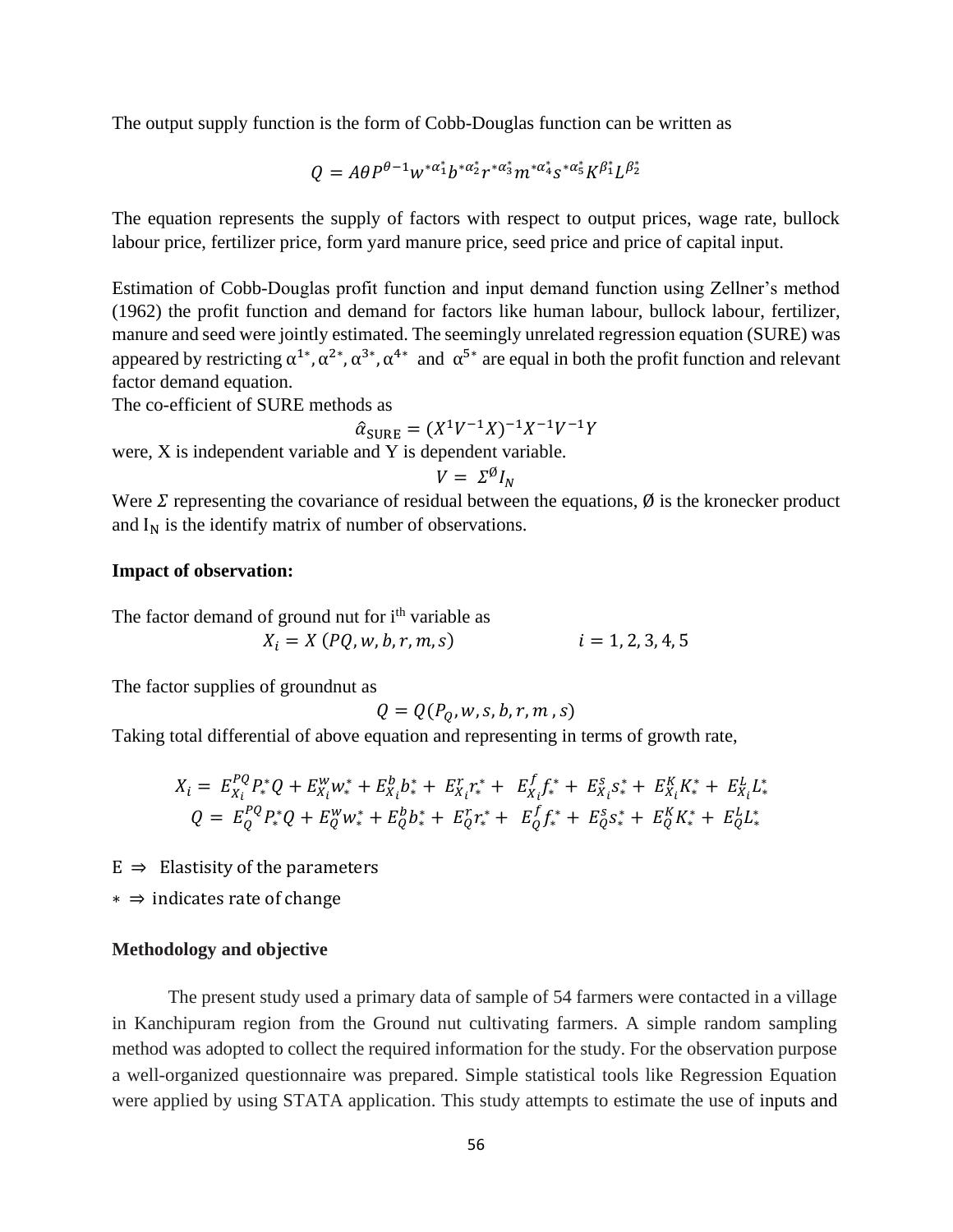level of output of groundnuts in the study area.

# **Results and discussion**

In this study, linear regression method of the following from has been used:

 $Y = a + b_1X_1 + b_2X_2 + b_3X_3 + b_4X_4 + b_5X_5 + b_6X_6 + b_7X_7 + b_8X_8 + b_9X_9 + b_{10}X_{10}$ 

Y is groundnut output in kg. per acre A is intercept X1is Labour (in hours)  $X_2$  is Bullock labour (in hours)  $X_3$  is Seed (in kg. per Acre)  $X_4$  is Land (in Acre)  $X_5$  is Capital (in Rs)  $X_6$  is Wage (in Rs)  $X_7$  is Fertilizer (in Rs)  $X_8$  is Seed cost (in Rs) X9 is Bullock labour cost (in Rs)  $X_{10}$  is Cost of farm yard manure (in Rs)  $b_1$  to  $b_{10}$  are regression coefficients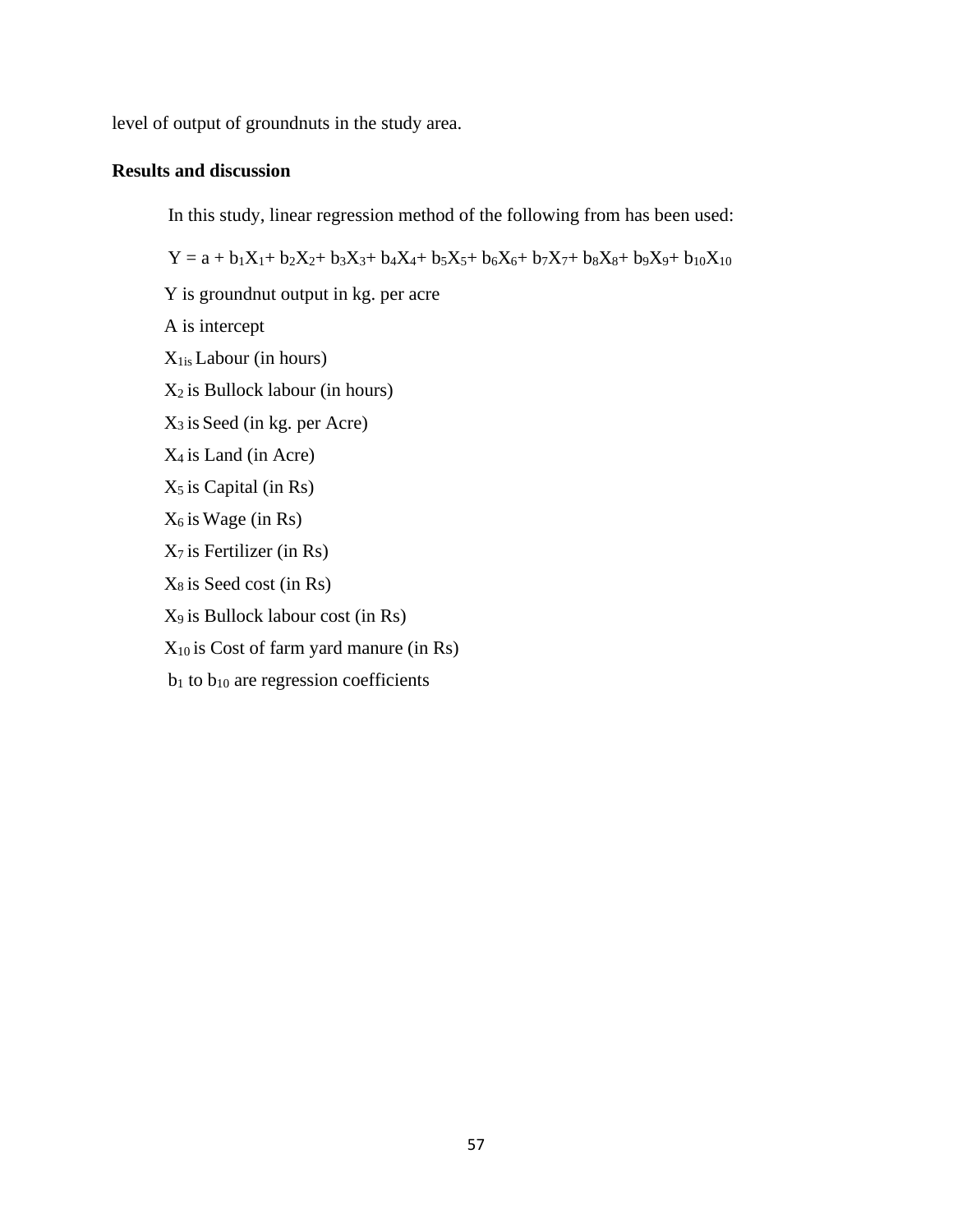# The results of the multiple linear regression are given in the following table and Charts.

| <b>SUMMARY OUTPUT</b>                   |              |                   |            |                           |                |              |                |                |
|-----------------------------------------|--------------|-------------------|------------|---------------------------|----------------|--------------|----------------|----------------|
|                                         |              |                   |            |                           |                |              |                |                |
| <b>Regression Statistics</b>            |              |                   |            |                           |                |              |                |                |
| Multiple R                              | 0.727276     |                   |            |                           |                |              |                |                |
| R Square                                | 0.528931     |                   |            |                           |                |              |                |                |
| <b>Adjusted R</b><br>Square             | 0.416772     |                   |            |                           |                |              |                |                |
| <b>Standard Error</b>                   | 779.3044     |                   |            |                           |                |              |                |                |
| Observations                            | 53           |                   |            |                           |                |              |                |                |
| <b>ANOVA</b>                            |              |                   |            |                           |                |              |                |                |
|                                         | df           | SS                | <b>MS</b>  | $\boldsymbol{\mathrm{F}}$ | Significance F |              |                |                |
| Regression                              | 10           | 28640328          | 2864033    | 4.71589                   | 0.00016        |              |                |                |
| Residual                                | 42           | 25507245          | 607315.4   |                           |                |              |                |                |
| Total                                   | 52           | 54147573          |            |                           |                |              |                |                |
|                                         |              |                   |            |                           |                |              |                |                |
|                                         | Coefficients | Standard<br>Error | t Stat     | P-value                   | Lower 95%      | Upper<br>95% | Lower<br>95.0% | Upper<br>95.0% |
| Intercept                               | 5981.835     | 4896.007          | 1.221778   | 0.228605                  | $-3898.71$     | 15862.38     | $-3898.71$     | 15862.38       |
| Labour (in<br>hours)                    | $-81.308$    | 308.1041          | $-0.2639$  | 0.793149                  | $-703.087$     | 540.4711     | $-703.087$     | 540.4711       |
| <b>Bullock labour</b><br>(in hours)     | $-42.055$    | 945.8593          | $-0.04446$ | 0.964747                  | $-1950.88$     | 1866.766     | $-1950.88$     | 1866.766       |
| Seed (in kg.<br>per Acre)               | $-62.7695$   | 54.33428          | $-1.15525$ | 0.25452                   | $-172.421$     | 46.8815      | $-172.421$     | 46.8815        |
| Land (in Acre)                          | 258.1512     | 52.87499          | 4.882294   | 1.56E-05                  | 151.4452       | 364.8572     | 151.4452       | 364.8572       |
| Capital (in Rs)                         | 0.13338      | 0.076726          | 1.73833    | 0.08948                   | 0.28821        | 0.021464     | 0.28821        | 0.021464       |
| Wage (in Rs)                            | 0.02859      | 0.075592          | 0.37827    | 0.707132                  | 0.18114        | 0.123956     | 0.18114        | 0.123956       |
| Fertilizer (in                          | 0.025605     | 0.149146          | 0.171677   | 0.864516                  | $-0.27538$     | 0.326593     | $-0.27538$     | 0.326593       |
| Rs)                                     |              |                   |            |                           |                |              |                |                |
| Seed cost (in<br>Rs)                    | 0.224059     | 0.179984          | 1.244883   | 0.220076                  | $-0.13916$     | 0.58728      | $-0.13916$     | 0.58728        |
| <b>Bullock labour</b><br>$cost$ (in Rs) | 2.282754     | 1.029131          | 2.218137   | 0.032007                  | 0.205883       | 4.359624     | 0.205883       | 4.359624       |
| Cost of farm<br>yard manure<br>(in Rs)  | $-0.216$     | 0.250054          | $-0.86382$ | 0.392594                  | $-0.72063$     | 0.288628     | $-0.72063$     | 0.288628       |

Table 1 shows that if we increase labour by one hour the groundnut output reduces by 81.308 and hence it is labour intensive cultivation. Similar things are observed for Bullock labour,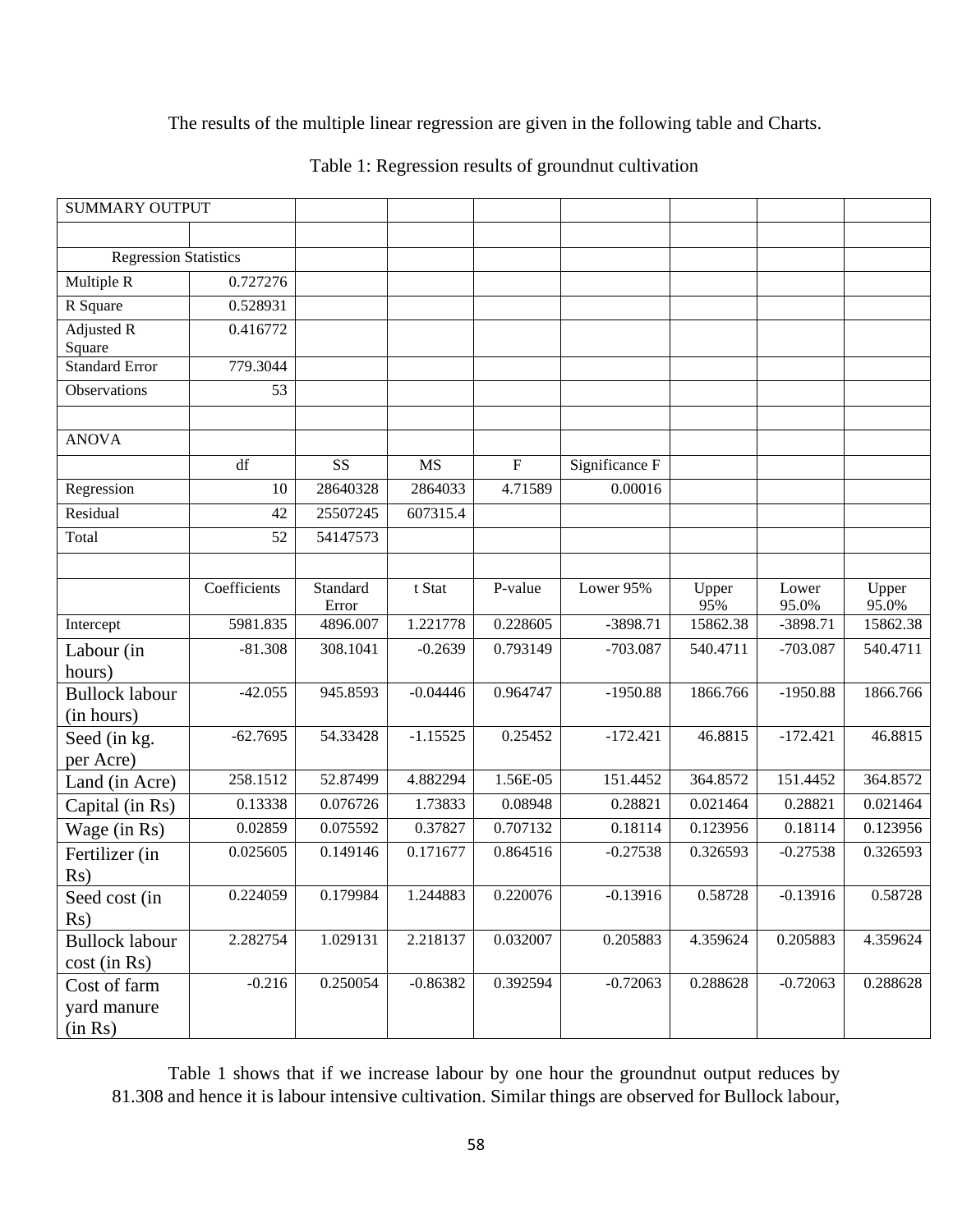Seed in kg and Cost of farm yard manure. With regard to Land if we increase it by one acre the output increases by 258.15 kg.



Chart 1: Regression standardised residual

Chart 2: P-P Plot of Regression standardised for output

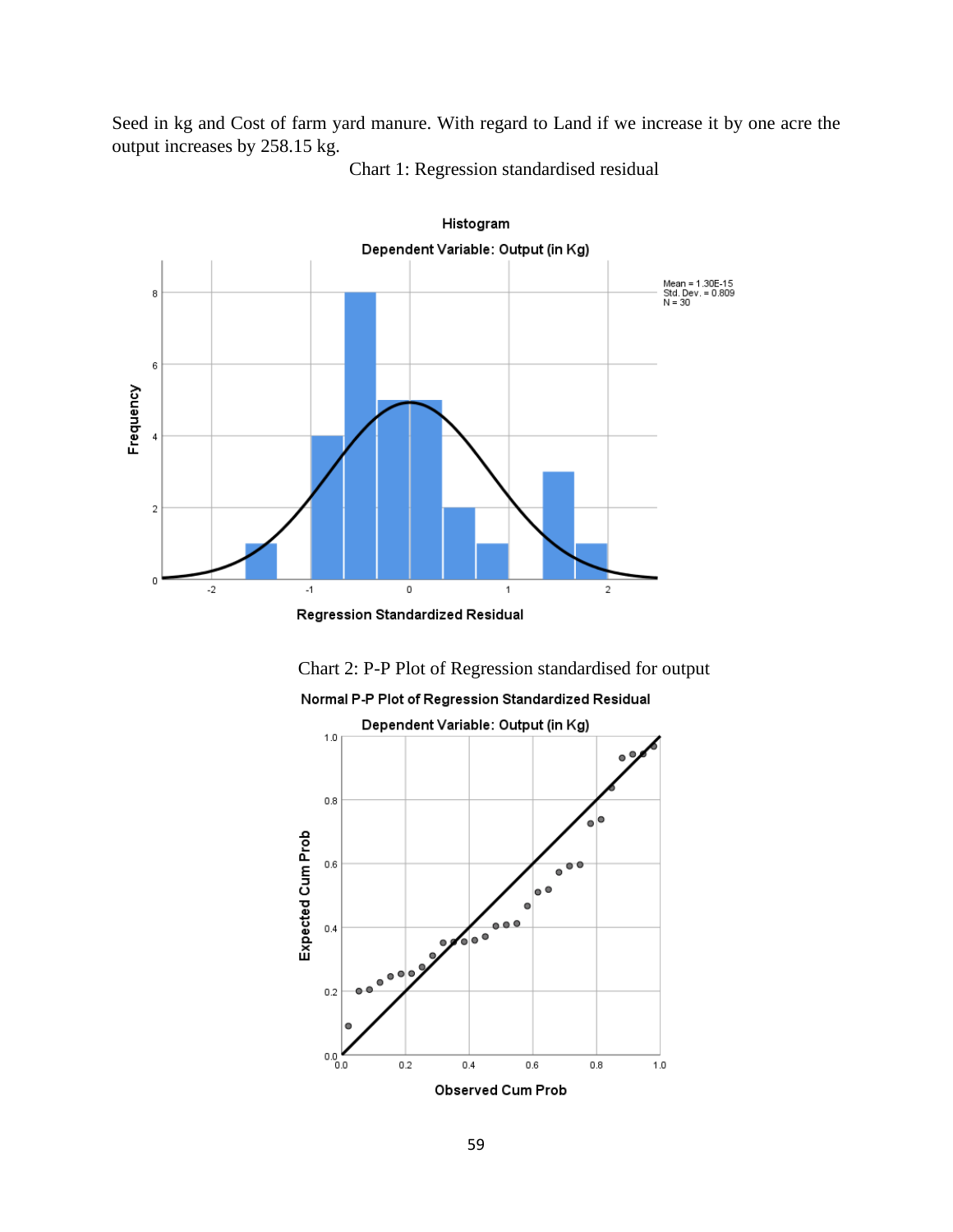

Chart 3: Partial Regression plot between output and labour

Chart 4: Partial Regression plot between output and bullock



Partial Regression Plot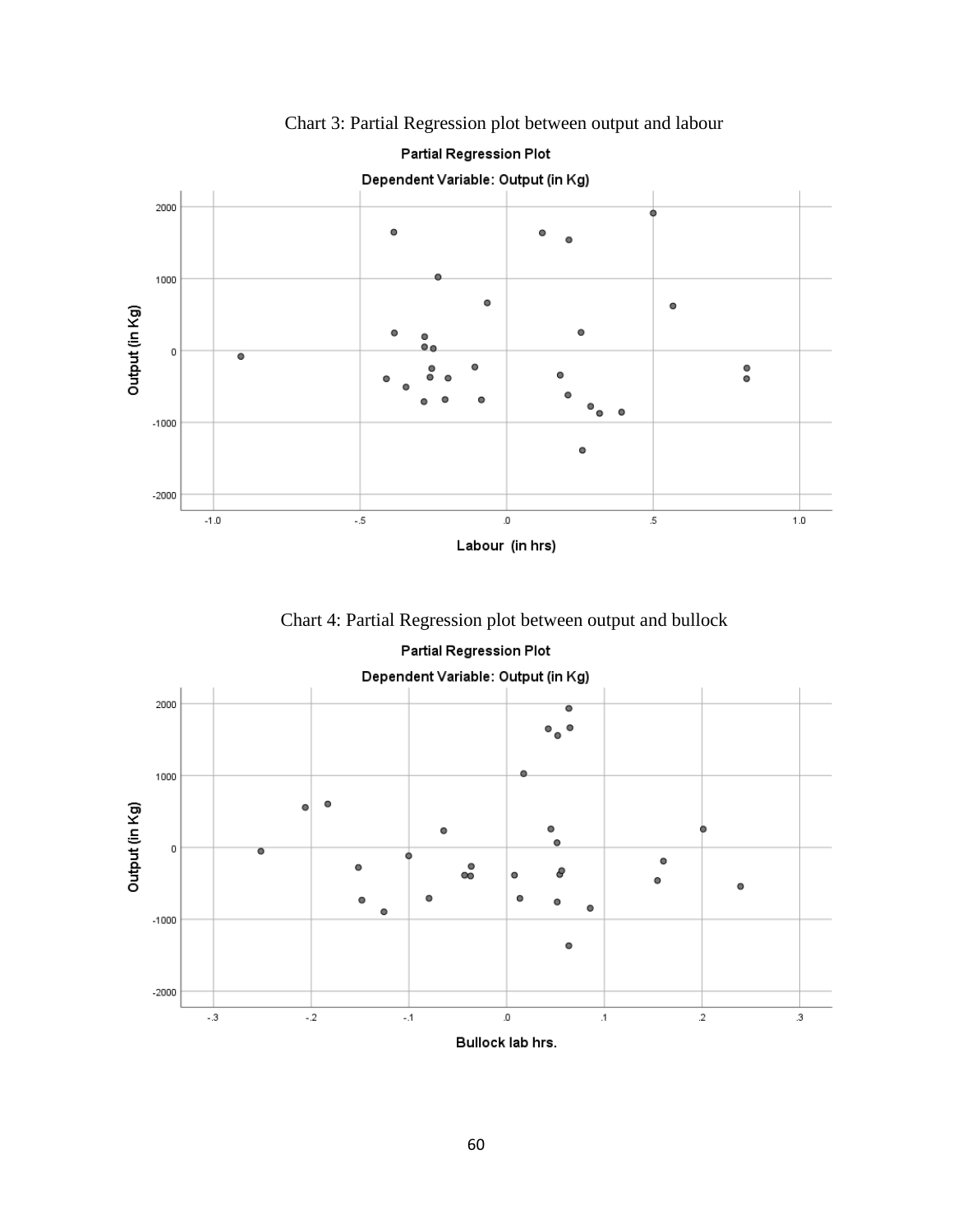Chart 5: Partial Regression plot between output and seed





61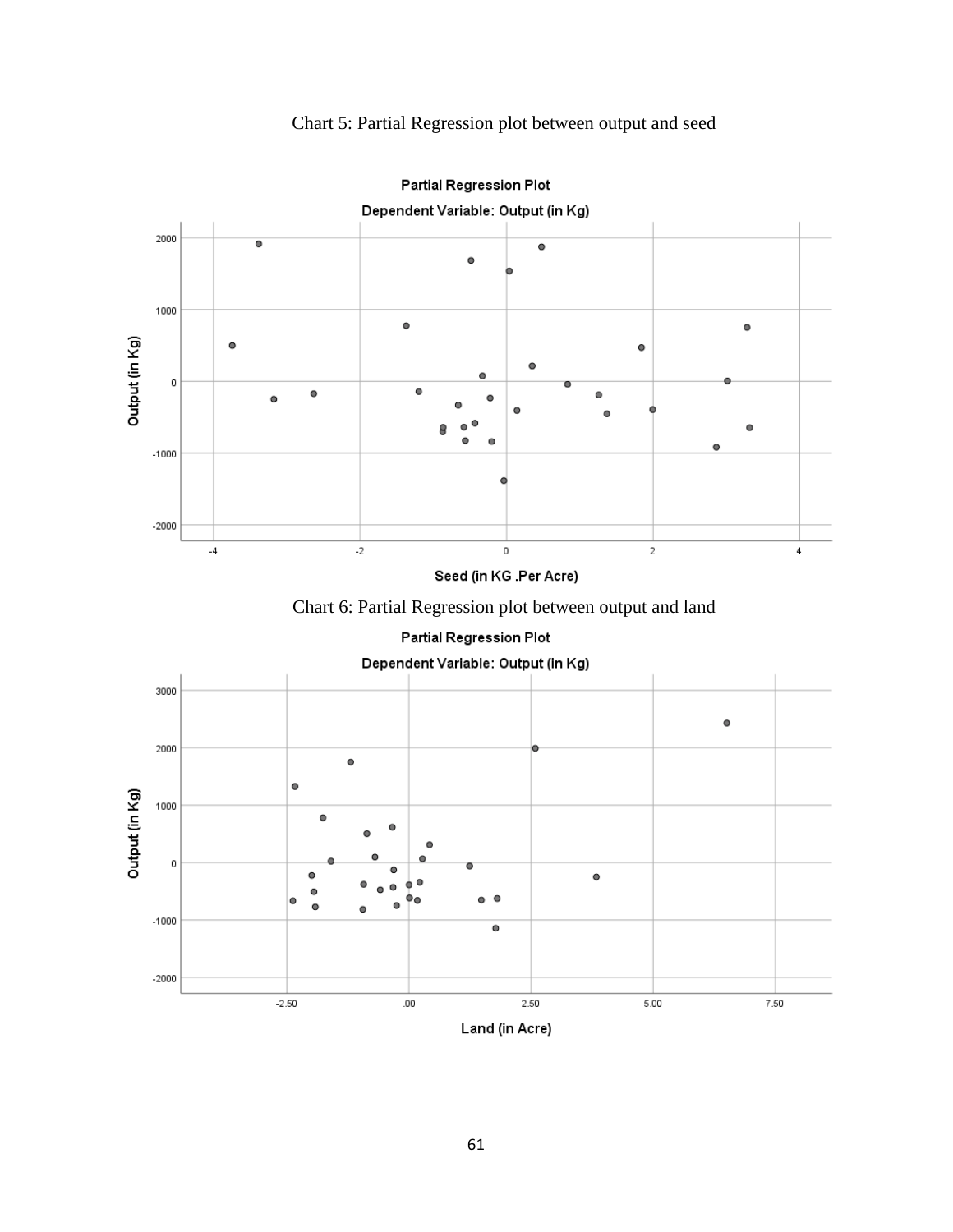

Chart 7: Partial Regression plot between output and capital





Partial Regression Plot

Wage (in Rs)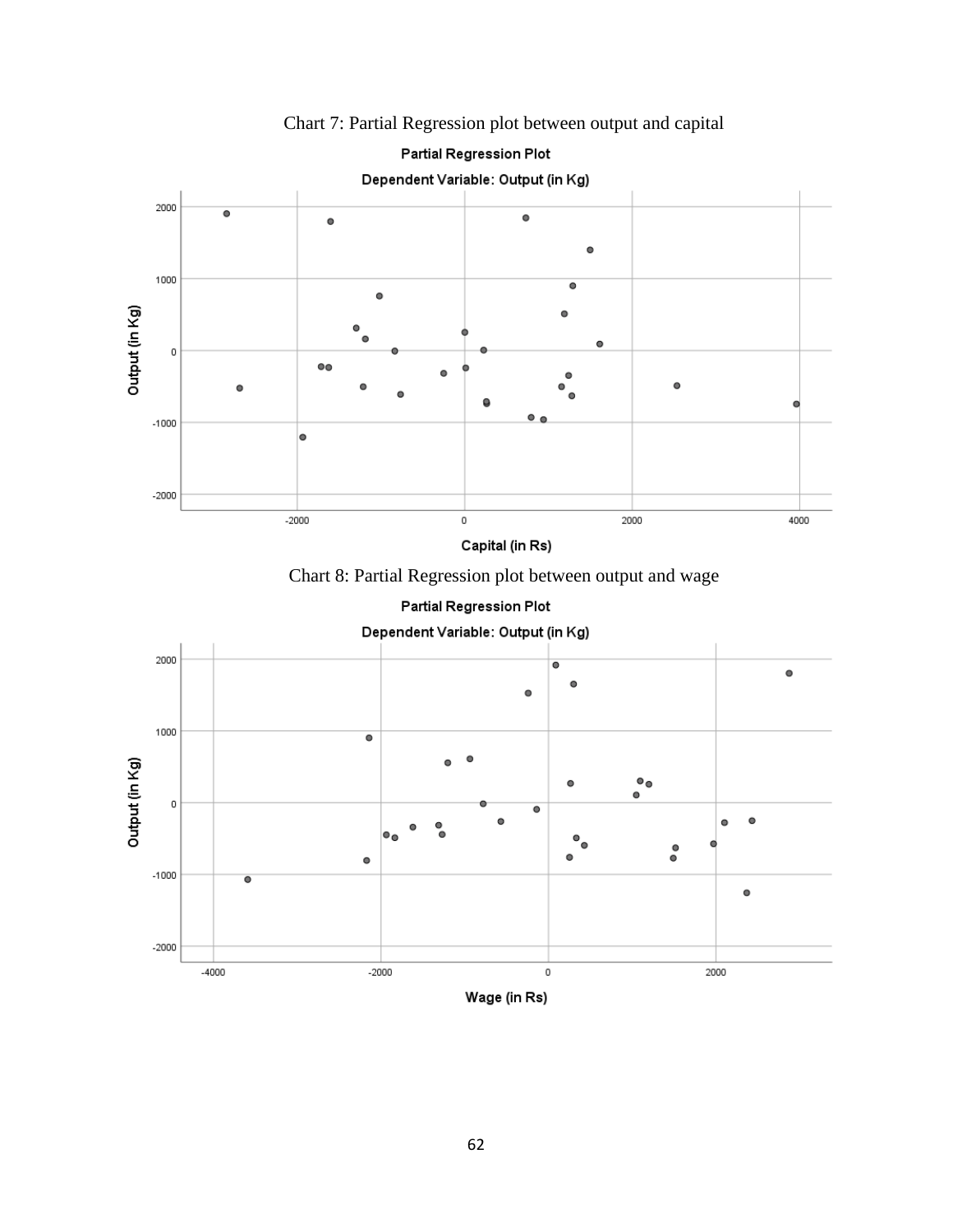

Chart 9: Partial Regression plot between output and fertilizer

Chart 10: Partial Regression plot between output and seed cost



63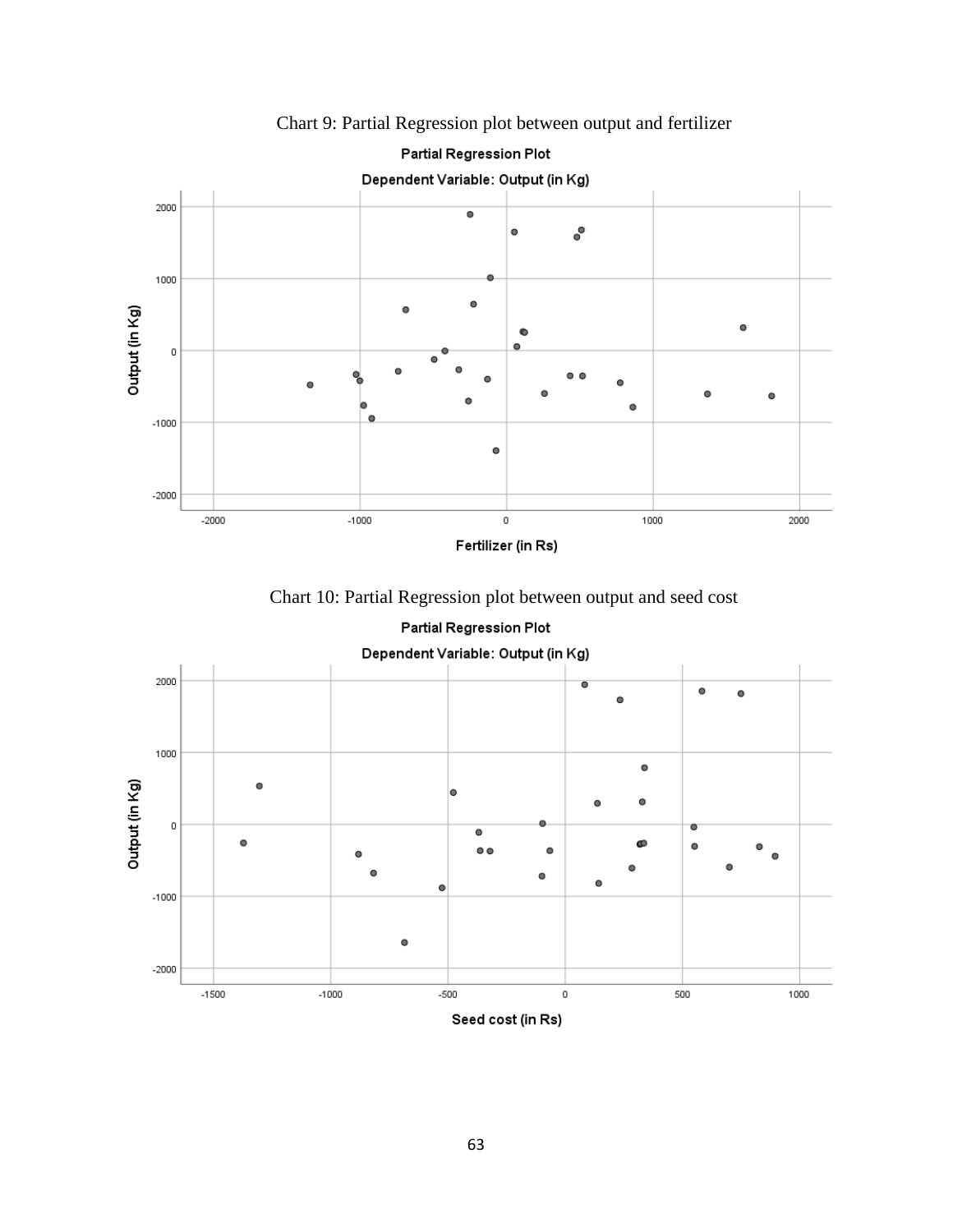

Chart 11: Partial Regression plot between output and bullock labour cost

Chart 12: Partial Regression plot between output and cost of farm yard manure

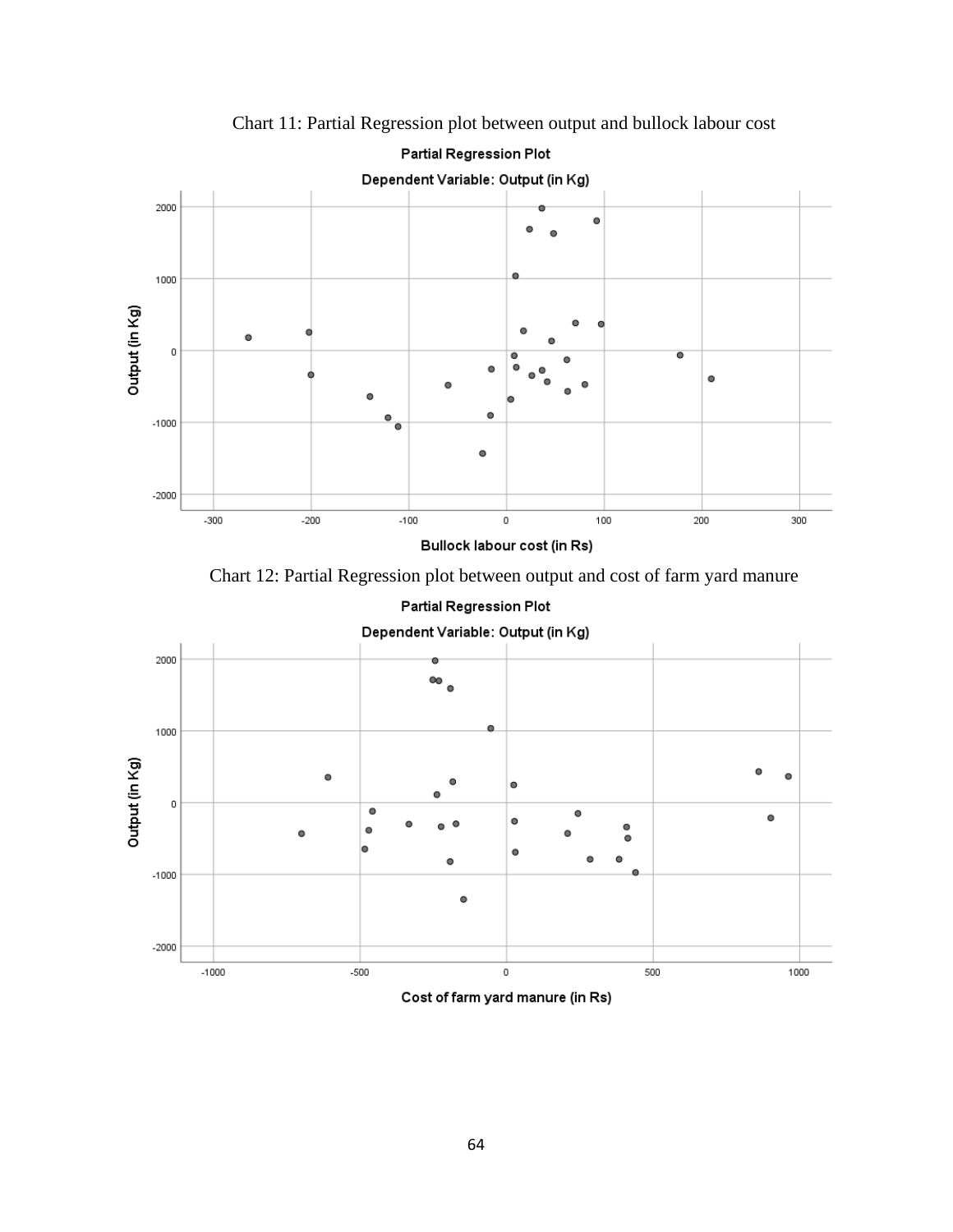Chart 1 to Chart 12 provides the histogram and partial regression plot between output and 10 different inputs which show the relationship and distribution. They provide a specific probability distribution that compared the empirical distribution functions of the primary data. The P-P plot gives the skewed distribution of data in weird patterns in comparing probability distribution that has equal location found in the Charts. The partial regression plots given in the above charts have identified the leverage points, linearity and the most influential data points explaining the relationship between the independent and dependent variables of the model.

#### **Conclusion**

Mathematical model ensures accurate inside interpolation and initialization for parameters in such 10 inputs analysed with groundnut output. However, assimilation through comparison and optimization of reflectance simulated in this crop model has brought desired result. In addition, agricultural simulation models are a key to test advances in agricultural technology and to predict crop responses in future climate forcing situation. Input and output analysis, Cobb-Douglas production function, linear programming, differential calculus, general equilibrium is some of the models used in mathematical economics to accentuate authenticity.

## **References**

- 1. P.Kumar, P. Shinoj, S.S. Raju, A. Kumar, M.R. Karl, and S. Msangi, (2010). Factor demand, output supply elasticities and supply projection for major crops of India. Agril. Econ. Res. Rev., 23:1-14.
- 2. I.J. Lau and P.A. Yotopoulos, (1972). Profit, supply and factor demand function. Amer. J. Agril. Econ., 54:11-18.
- 3. G.P. Reddy and P.G. Chengappa, (1997). Farm prices and in- put demand on minor Millets farms in Karnataka. Agril. Situation in India. LIV. 3:135-138.
- 4. N.V. Shende and K.J. Shinde, (2010). Mathematical Modelling for demand and supply estimation. Int. J. Math. Sci. and Engg., 4:251-265.
- 5. R.W. Shepherd, (1953). Cost and Production functions. Princeton University Press, Princeton.
- 6. A. Zellner, (1962). An efficient method of estimating seemingly unrelated regression and tests for aggregation bias. J. Amer. Stat. Assoc., 57:348-375.
- 7. S. Sivarajan. (2011). Estimating Yield of Irrigated Potatoes Using Aerial and Satellite Remote Sensing. Ph.D. thesis. Utah State University.
- 8. K.R.Thorp, J.W. White, C.H. Porter, G. Hoogenboom, G.S. Nearing, A.N. French, (2012). Methodology to evaluate the performance of simulation models for alternative compiler and operating system configurations, Comput. Electron. Agr., 81: 62–71.